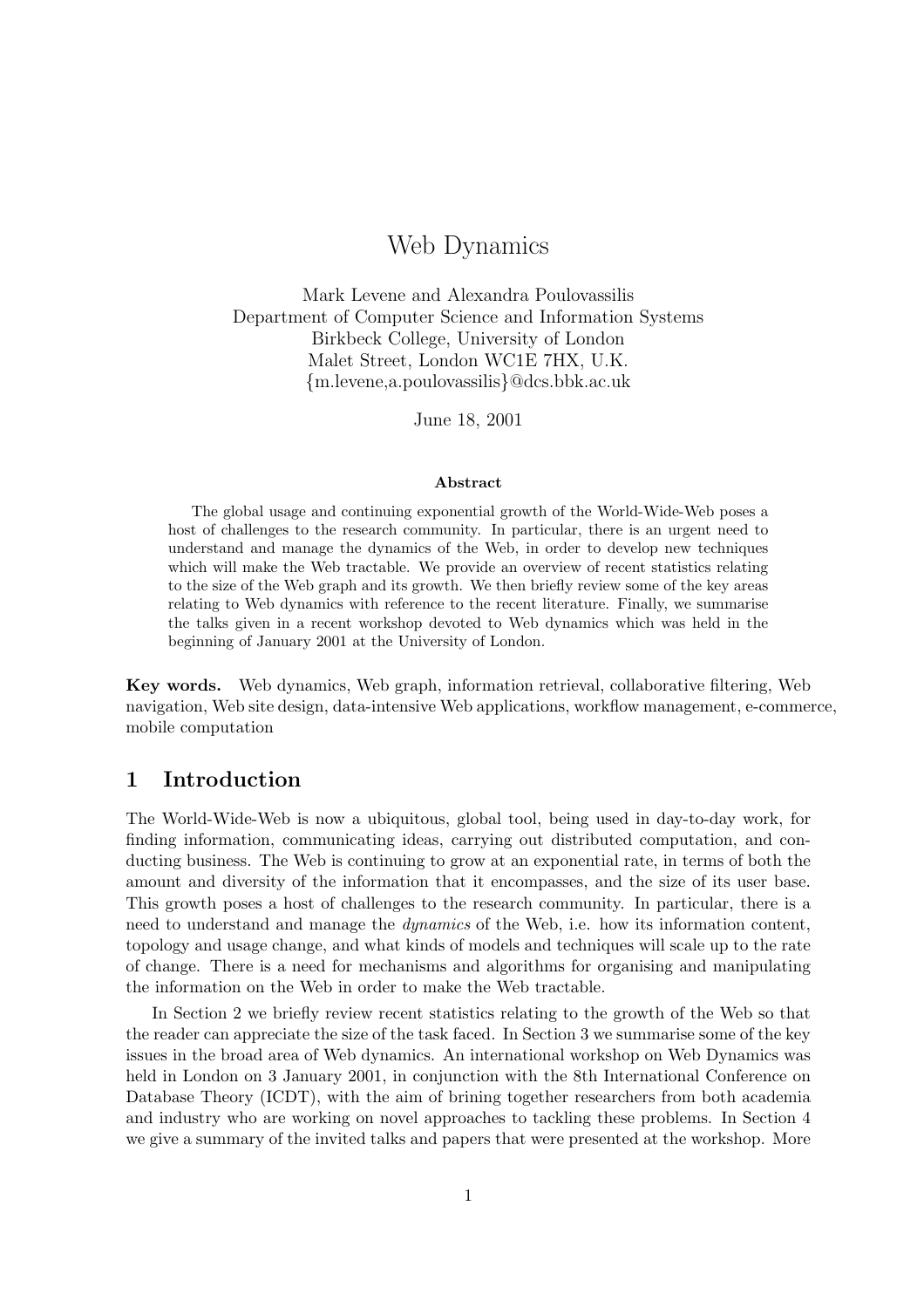information about the workshop, including online versions of the papers presented, can be found at at www.dcs.bbk.ac.uk/webDyn.

# **2 The Size of the Web Graph**

One way of measuring the size of the Web is to estimate the number of pages that can be indexed by a major public search engine such as Altavista, Google or Fast. This measure is often referred to as the *publicly indexable Web* [55] and excludes pages that reside in searchable databases; these searchable databases are often referred to as the "invisible" or "deep" Web [13]. In February 1999, Lawrence and Giles estimated that the publicly indexable Web contains approximately 800 million pages, which is more than double their previous estimate in December 1997 of 320 million pages. A recent estimate in July 2000 by Murry of Cyveillance [61] reported that the current size of the Web is 2.1 billion unique pages and the growth rate is 7.3 million additional Web pages per day. A recent Altavista crawl of 200 million Web pages reported 1.5 billion links [21], which implies that the ratio of links to nodes is approximately 7.5. It is an open question how long the Web can and will sustain this kind of exponential growth.

Despite the size and predicted growth of the Web and the fact the largest search engines cover only between 25% to 30% of the Web, searching the Web can in many cases be carried out effectively by a combination of querying search engines, and navigation. One question which was recently tackled in [5] is what is the *diameter* of the Web or, in other words, what is the average shortest path between two randomly selected Web pages ? To answer this question Albert *et al.* [5] analysed the distribution of links in several Web sites concluding that they follow a power-law distribution (i.e an inverse polynomial distribution, see also [21]). Using this analysis they constructed random graphs following the observed power-law distribution and estimated that the diameter of the Web is 19, that is, on average any two Web pages are separated only by 19 clicks. Due to the logarithmic dependence of the diameter on the size of the Web, even if the Web size increases ten-fold the diameter will only increase from 19 to 21. Thus the Web graph is a *small-world network* [72], popularly known through the notion of "six degrees of separation", where any random two people can discover that there is only a short chain of at most six acquaintances that separates them. Consider a sparse network where nodes are connected to other nodes in their neighbourhood but otherwise the average distance between nodes is rather high. Watts and Strogatz [72] have shown that by making a small fraction of short-cuts between distant nodes in such a sparse network the average distance between any two nodes can be made small or, more precisely, logarithmic in the size of the graph, resulting in a small-world network. Recently, Adamic [4] has verified, on a Web crawl of 50 million Web pages, that the core component of the Web (see below) is a small-world network in the sense that Web sites tend to be clustered, yet only a few links separate one Web site from another.

A recent study by Broder *et al.* [21] has shown that the 19 degrees of separation for the Web does not reveal the full story, since the Web graph is not a connected graph but rather has the shape of a bow-tie (see Figure 1). The bow-tie has three major components: a knot and two bows, and a smaller fourth component. The knot, which contains about 30% of the Web, is the core component of the Web graph and is strongly connected, i.e. there is a directed path from any node in the core to any other node in the core. The left bow, which contains about 21.5% of the Web, consists of pages that can reach the core via a directed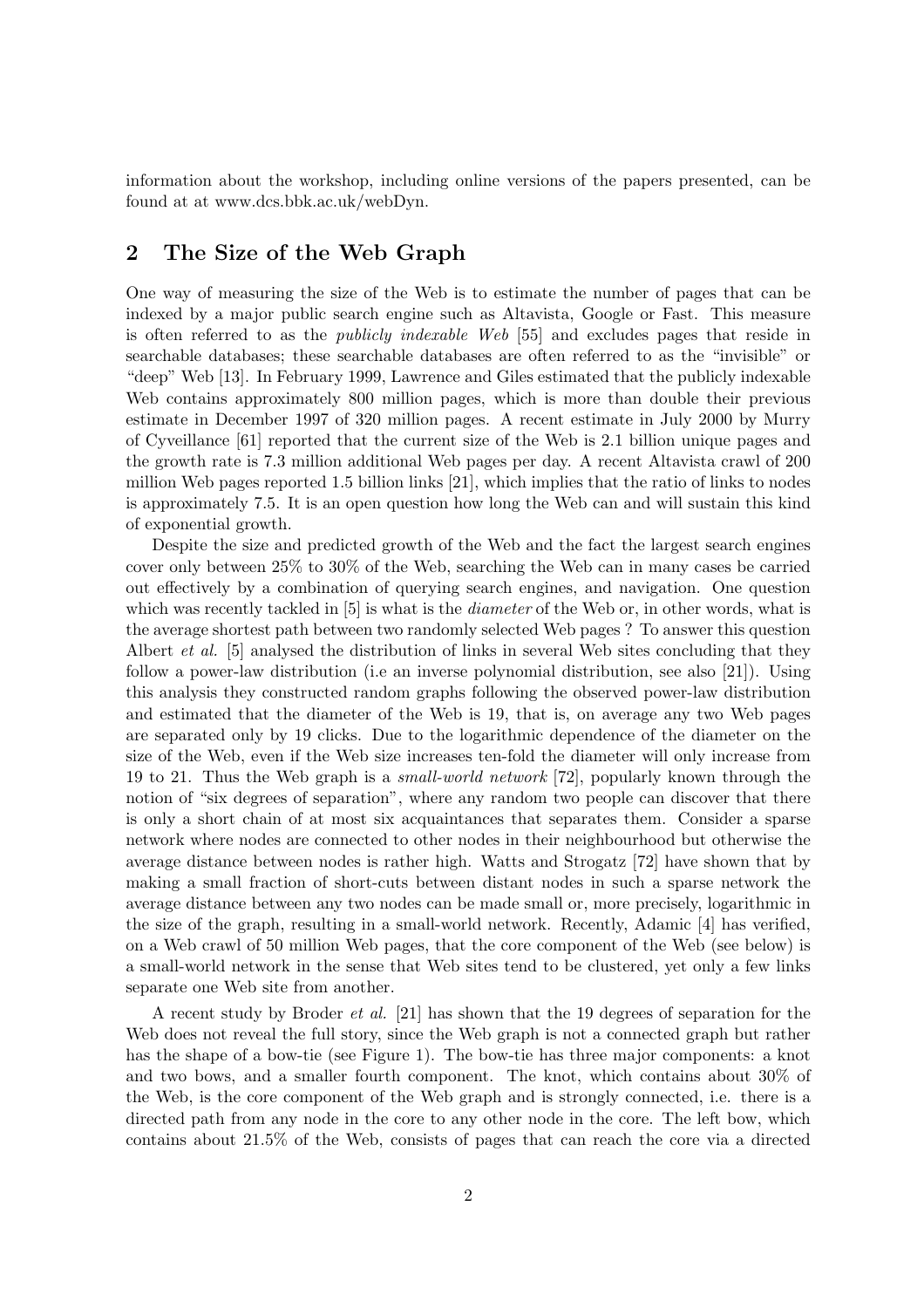

Figure 1: Bow-tie shape of the Web

path but cannot themselves be reached from the core via a directed path. The right bow, which also contains about 21.5% of the Web, consists of pages that can be reached from the core via a directed path but cannot themselves reach the core via a directed path. Finally, the last component, which also contains about 30% of the Web, is either disconnected from the bow-tie, can be reached from the left bow but is not in the core, or can reach the right bow but not from the core. The results in [21] show that 75% of the time there is *no* directed path from one random Web page to another random Web page. When such a path exists its average distance is 16 clicks for directed paths and only 7 clicks for undirected paths.

This analysis of the Web graph may provide clues on how to incorporate navigation, i.e. "surfing", into search engine technology in order to improve the "hit rate". For example, search engines such as Google are already using link analysis to improve the quality of relevance assessment of Web pages, and possible algorithmic solutions incorporating navigation are suggested in [57]. Kleinberg [49] investigated the algorithmic nature of small-world networks, when, on average, short paths exist between any two nodes. In particular, he was interested in the computational complexity of finding a short path between two nodes in such a network. Klienberg's setting is a two-dimensional grid where the likelihood of a node being connected to another node is proportional to an inverse function of its distance from that node, i.e. a function of the form  $d^{-\alpha}$ , where d is the distance and  $\alpha$  is a non-negative parameter. That is, nodes that are close to each other are more likely to be connected than nodes that are far away from each other. In addition, the shortest path algorithm can only use local knowledge when deciding which link to follow next. What Kleinberg showed is that, in this model, only when  $\alpha = 2$  is it computationally easy to get from a source node to a destination node, and in this case the algorithm is simply the "greedy" heuristic, i.e. at each stage choose to follow the node that brings you closest to the destination.

### **3 Key Issues in Web Dynamics**

In this section we give a summary of some of the most important issues in the area of Web dynamics, with reference to the literature.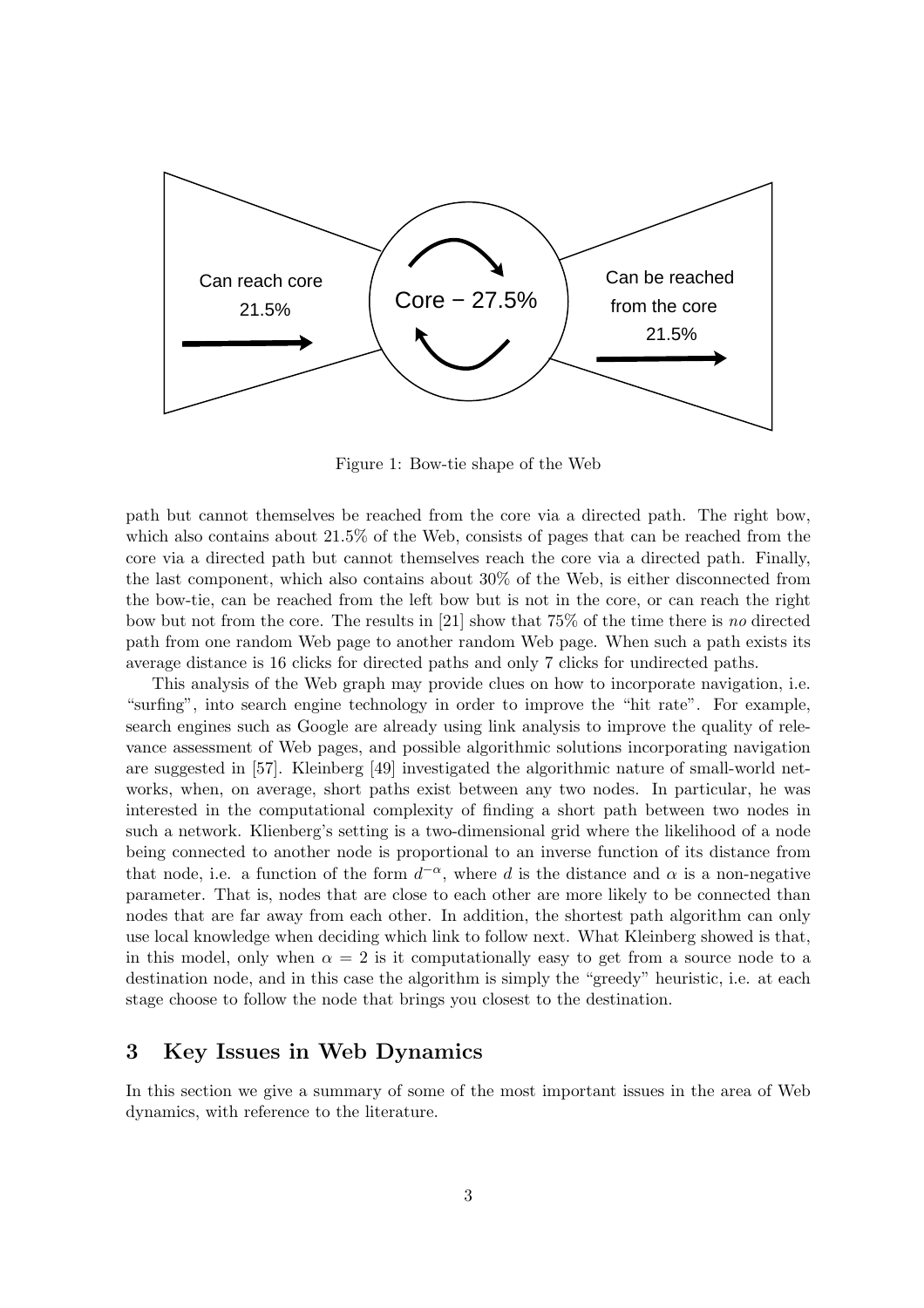*Web data mining* [51] concerns the use of data mining techniques to discover, extract and analyse Web data. It can be categorised into three subareas: *Web content mining*, *Web structure mining* and *Web usage mining*. Web content mining is concerned with the discovery of useful information from Web documents. Much of the information to be analysed is unstructured text which is mined using statistical learning techniques [27]. In particular, in supervised learning or *classification* the learner uses training data with items labelled from a finite set of classes in order to build a classifier, and in unsupervised learning or *clustering* the learner, using some notion of document similarity, tries to group together similar documents. Web structure mining is concerned with discovering patterns in the link structure of the Web graph, for example discovering hubs and authorities [28, 45]. Another example is the *pagerank* algorithm used by the search engine Google  $[20]$ , which interprets a link from page A to page B as a vote by page A for page B and thus considers a page to be "more important" if the votes it obtains are from "more important" pages. Web usage mining is concerned with the analysis of surfers Web log data in order to find patterns in their navigation behaviour — see [47, 56]. It is a fast growing area that has resulted in several workshops. A recent proposal for a novel algorithm for finding the users preferred navigation trails, based on modelling a collection of users navigation sessions as a probabilistic grammar, can be found in [16].

Related to Web structure mining is the notion of a *Web community*, which is a collection of Web pages sharing a common theme. For example, the XML Web community is such a community, which is represented by the collection of XML resource pages. In most cases such Web communities emerge spontaneously rather than being organised by a central body and thus represent the sociology of the Web. Kumar *et al.* [54] use a graph-theoretic approach for identifying Web communities based on the concept of *co-citation*, where two Web pages are co-cited if there is a link to both of them from a third page. In particular, they characterise a Web community as a dense directed bipartite subgraph which distinguishes between two types of page: *hub* pages which are pages that contain useful links to relevant pages on a particular topic and *authority* pages which are high quality pages for the given topic.

*Collaborative filtering* [18, 32] is a recent technology whose aim is to provide recommendations to a user based on preferences of other, similar, users. It is already being widely used to recommend music and books to consumers. For example, if you like a certain type of music and the system can locate other users with similar musical taste, this information can be used to recommend to you albums which were purchased by these users. Such systems also make use of ratings obtained from users on various items which are recommended directly to these users, in order to train the recommender algorithm to learn users preferences.

The ability to search and locate information is one of the fundamental enabling technologies necessary to realise the full potential of the Web. The field of *information retrieval* has a long history spanning the 1960's and 1970's, when the foundations of automatic text indexing and full text retrieval were established (see [69] for a comprehensive collection of historical papers). The Web poses a host of challenges for search engine developers, which has caused a revival in the information retrieval area. Some of the challenges are: coping with the dynamic and heterogeneous nature of Web information, coping with scalability and distribution issues, dealing with varying quality of information, and making use of the hypertextual nature of Web data.

The most common model for information retrieval used by search engines is the *vector space model*, where documents are viewed as vectors of weights assigned to the collection of their index terms. A query is also viewed a vector. The similarity of a document to a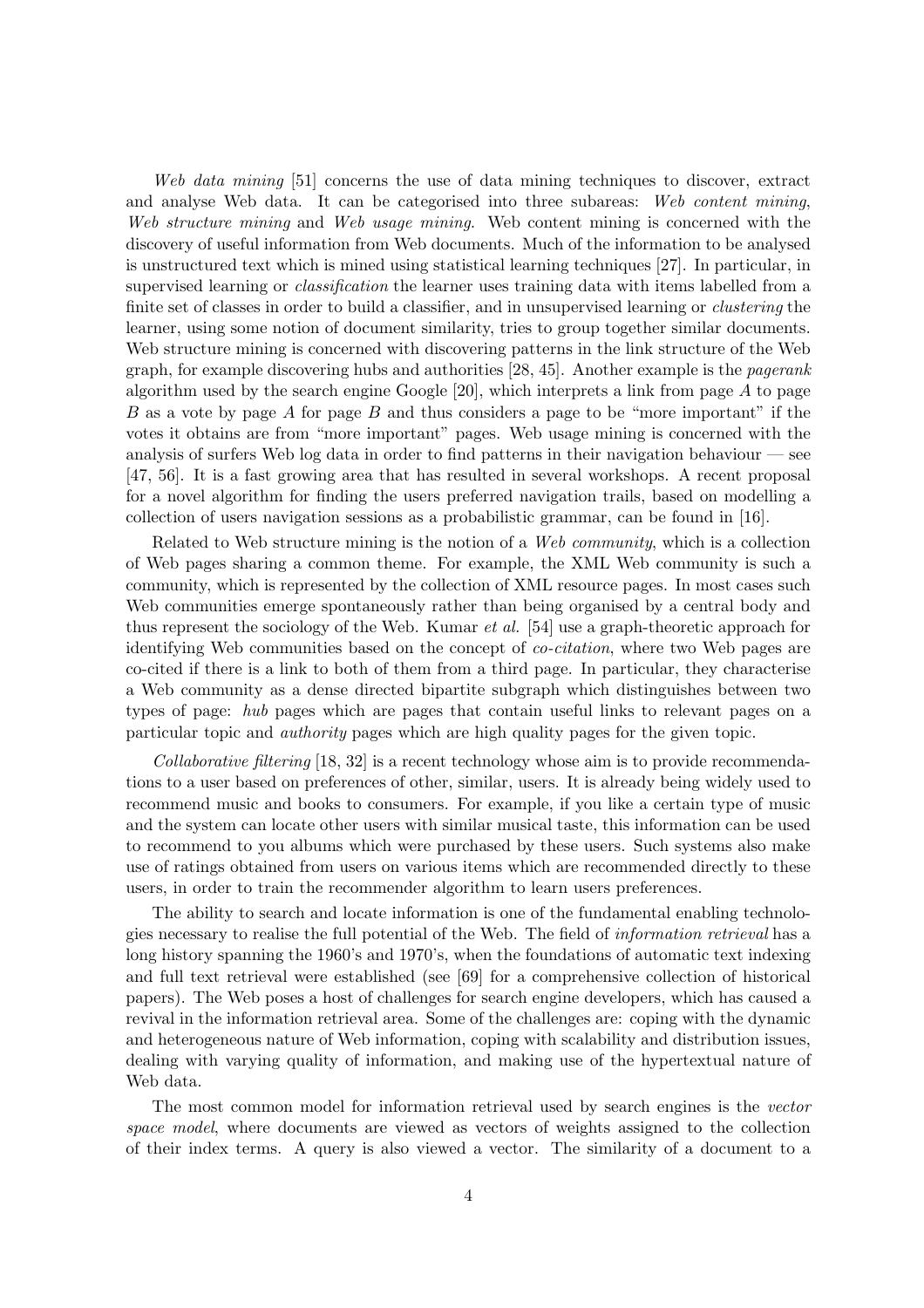query is determined by the cosine of the angle between their vector representations. A review of alternative models such as probabilistic information retrieval models can be found in the recent book [9]; see also [44, 8] for overviews on how information retrieval is utilised by search engines.

Utilising the hyperlink information which is embedded in Web pages can substantially improve the quality of Web information retrieval. In particular, two recent influential algorithms are the *pagerank* algorithm [20] mentioned above, and the *HITS* (Hyperlink Induced Topic Search) algorithm [50] which computes hubs and authorities for a given search query; see [35] for a review on using the Web graph structure to aid search.

Web *crawlers* or *spiders* are mobile agents that traverse the Web in search of new and up-to-date information in order to refresh the databases of Web pages maintained by search engines for answering user queries [46]. To give an idea of the scale of these databases, Google and Fast have databases covering on the order of 500 million Web pages while AltaVista's database covers on the order of 300 million Web pages (see www.searchengineshowdown.com/stats/ for a detailed summary of search engine statistics).

One of the still unresolved problems in Web interaction, whereby users lose track of the context when following a sequence of links and are unsure how to proceed in terms of satisfying their original goal, is called the *navigation problem*. This phenomenon is also known as getting "lost in hyperspace". In order to resolve this problem navigation systems need to help users address the following three questions: where am I now? where have I been previously? and where can I go from here? A review on the navigation problem which includes the traditional methods of tackling it using orientation tools to provide contextual and spatial cues can be found in [57]. More recent techniques involve the use of machine learning and data mining techniques which perform a navigation task and adapt to the situation at hand [7, 57, 59, 67].

A recent emerging area which utilises both human-computer interaction and Web data mining techniques, is that of *adaptive hypertext* [22], whose aim is to build a model of an individual user of a hypertext system and apply this model for the purpose of adapting the system to that user. A distinction is made between *adaptive presentation*, which deals with adapting the contents of a Web page according to the user's knowledge and goal, and *adaptive navigational support*, whose aim is to help the user find the most relevant trails to follow by adapting the choice of links that the user can traverse.

*Web site design* is a growing area which needs to be investigated from several angles. Web site usability is one of the most important consideration in Web site design, since gaining users' attention is the most valuable commodity due to the fact that users are not willing to invest time in learning how to interact with the Web site's content. Nielson [62] advocates simplicity of use as the guiding principle in Web site design, with the aim of enabling users to carry out their main tasks in as simple a manner as possible. An approach which utilises both adaptive hypertext and Web data mining is that of adaptive Web sites advocated by [65]. The idea is that Web sites automatically improve their structure and presentation through the use of machine learning techniques. It is based on an algorithmic approach which clusters pages that co-occur in the Web site log data and then finds the concepts that best describe each cluster. One objective in Web site design is to minimise the cost to the user in locating a Web page, where the expected cost could be measured in terms of the frequency of visit to that Web page multiplied by the number of clicks necessary to reach the page starting from the home page or some other landmark page in the Web site; a step in this direction was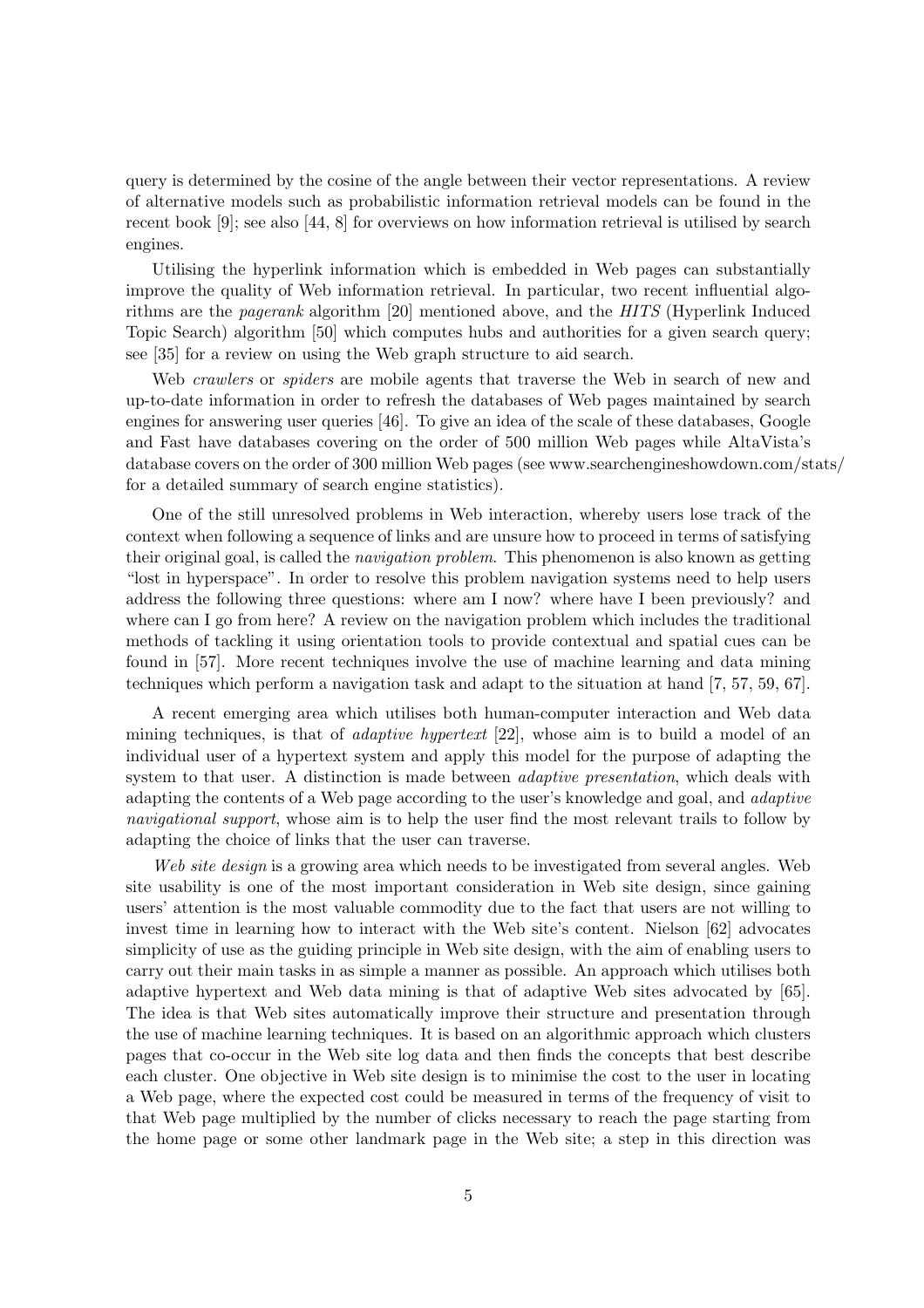taken by Aldous [6].

Due to the dynamic nature of the Web and its growth rate, it is important to build mathematical models which simulate the evolution of the Web. Several authors, notably [12, 17, 34], have proposed a stochastic model of the evolution of the Web leading to a powerlaw distribution. In these models new Web pages are continuously added to the Web graph at a certain rate. New links are added to the Web graph by means of preferential attachment, whereby Web pages that have more incoming links are more likely to obtain further incoming links i.e. success breeds success. These theoretical models have proven to be consistent with empirical evidence [21, 53]. It is interesting to note that the foundations for the stochastic models of the Web have their roots in the works of Simon 1955 [68] and de Solla Price 1976 [66]. Simon investigated a class of long-tailed distribution functions, which could, for example, model the frequency of words in a given text, and de Solla Price investigated empirical laws of bibliometrics such as those generated by citation data.

Being able to predict the rate of change of Web pages is important for the formulation of scheduling strategies in Web crawlers. Brewington and Cybenko [19] define a Web page indexed by a search engine to be β-*current* if the page did not change between the last time the crawler downloaded it and  $\beta$  time units ago i.e. if the page is at most  $\beta$  units of time out of date. A search engine is defined to be  $(\alpha, \beta)$ -*current* if the probability that a randomly chosen Web page being  $\beta$ -current is at least  $\alpha$ . As an example of the scale of the problem, AltaVista have reported that their main crawler, *Scooter*, visits on the order of 10 million Web pages per day, so it would take several months to cover a large portion of of the Web. Recent research [31] suggests that in order to keep the Web database of a search engine fresh, a crawler should be designed that continuously and incrementally updates its Web database, taking into account the estimated rate of change of pages.

So far in this section, we have discussed issues related to the management of *information* on the Web. Equally important is the management of *computation* over the Web, again in the face of change and growth of the Web and of its usage.

The Web is an ideal platform for supporting distributed applications over the Internet, due to its open architecture which facilitates the integration of heterogeneous resources [43]. *Data-intensive Web applications* pose specific challenges due to the volume, heterogeneity and dynamicity of their data, and the numbers and diversity of their users. In order to make such applications robust, scalable, and extensible, it is important to separate the data management issues, the specification of the structure and content of the Web site, and the visual presentation of the Web pages. Fernández *et al.* describe a data-intensive Web site implementation system called STRUDEL [42] whose underlying data model is a semistructured one [2]. In STRUDEL the data graph of the Web site is specified as a query in a semistructured language which can also be used for restructuring the data. The HTML rendering of the Web site is generated separately using a template language. Fraternali [43] gives a comprehensive survey of tools and approaches to developing data-intensive Web applications.

*Web-enabled* and *Web-based workflow management systems* coordinate and schedule the heterogeneous and distributed activities related to business processes over the Web [15, 38]. In the dynamic environment of the Web, support for workflow *evolution* is a major issue. The Vortex language [39] is a rule-based workflow specification language targeted at endusers. It is provides a predefined set of decision modules for combining workflow decision logic. It's modularity and rule-based approach provide a powerful basis for constructing and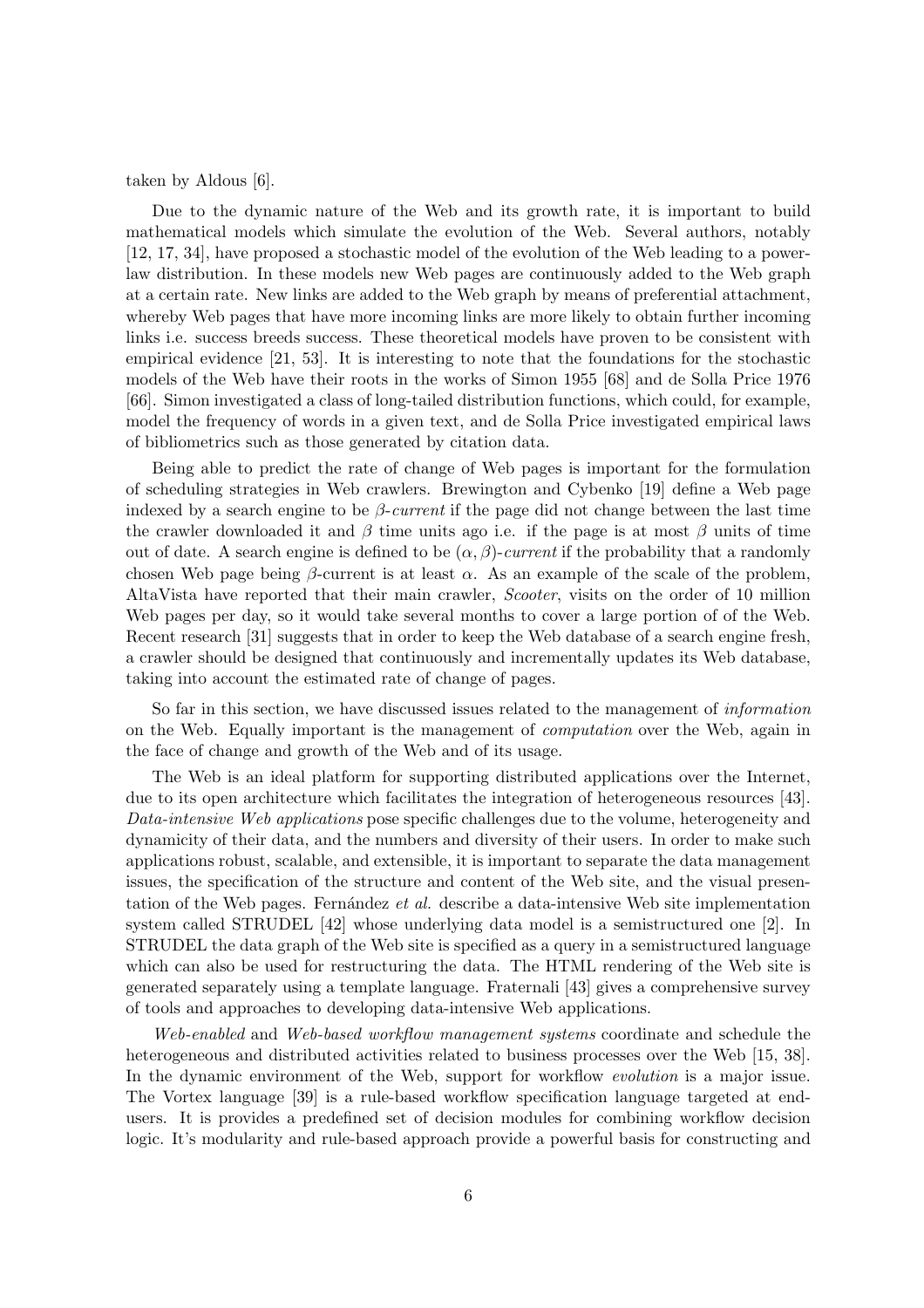modifying workflow schemas. Kradolfer and Gepper [52] discuss a multi-version framework for supporting the run-time evolution of workflow schemas. Currently running workflow instances are migrated to the new workflow schema if they are compatible with it, otherwise an older version of the schema is maintained for as long as needed.

*E-Commerce* is a major Web-based application application which promises to improve economic efficiency, reduce prices, speed-up complex business deals, and reach global markets [40, 41]. E-commerce is expected to exceed one trillion dollars by 2002. In order to realise a satisfactory service there are serious technical challenges to overcome in areas such as privacy and security, content management, business transaction management, distributed data management, online negotiation protocols, and establishing trust. In the area of online negotiation, the *auction* paradigm has gained widespread usage as a mechanism for price discovery and differentiation [71]. For example, consumer auctions are projected to grow to 15.5 billion in revenue in 2001, and business-to-business and business-to-consumer auctions are projected to become much larger markets.

*Event-condition-action* (ECA) rules are a significant computational paradigm deployed in a variety of ways in Web applications: specifying and implementing Web-based business processes [1, 3, 26, 70], encoding user preferences in personalisation and push technology [64, 26], encoding negotiation strategies in Web-based negotiation [37], and change notification [58]. ECA rules have their origin in production systems such as OPS5 and have been much studied in the context of modern-day database systems where they are also known as *triggers* and are supported in some form by the major commercial DBMSs. Triggers make a database able to automatically respond to the occurrence of events by the execution of pre-programmed actions provided specified conditions hold. These actions may in turn cause further events to occur, which in turn cause more triggers to execute. Thus, triggers turn a "passive" database into an "active" database. Comprehensive collections of papers on ECA rules in the context of databases can be found in [73, 63].

The use of triggers in Web applications poses two major challenges that are not met by today's active database technologies: firstly, there is a need for more powerful techniques and tools for analysing and verifying the behaviour of evolving ECA rule sets before they are deployed; secondly, there is a need for optimisation techniques that will enable trigger processing to scale up from the hundreds of triggers that can be handled effectively by today's databases to the much larger (e.g. 3-4 orders of magnitude) numbers of triggers that can be generated by Web applications. For the first of these problems, we believe that our recent work on using abstract interpretation for static analysis of triggers is a promising foundation for more powerful trigger analysis tools — see [10, 11] for a description of our work and references to other static analysis techniques for triggers. For the second of the problems, work has recently been done into more compact encodings of the event and condition parts of triggers and more efficient matching of event occurrences against them [64, 36, 30, 58] and these approaches promise to achieve the necessary scalability in trigger management and processing.

*Mobile agents* [60] are software fragments that can migrate across different parts of a network, and are thus important in the general context of distributed systems and in the specific context of the Web. Examples of mobile agent applications include: data-intensive applications where the data is remotely stored and an agent needs to perform the task on a remote server, applications where agents launched from an appliance, such as a PDA, to a remote server to carry out a task for the user, and information retrieval situations where an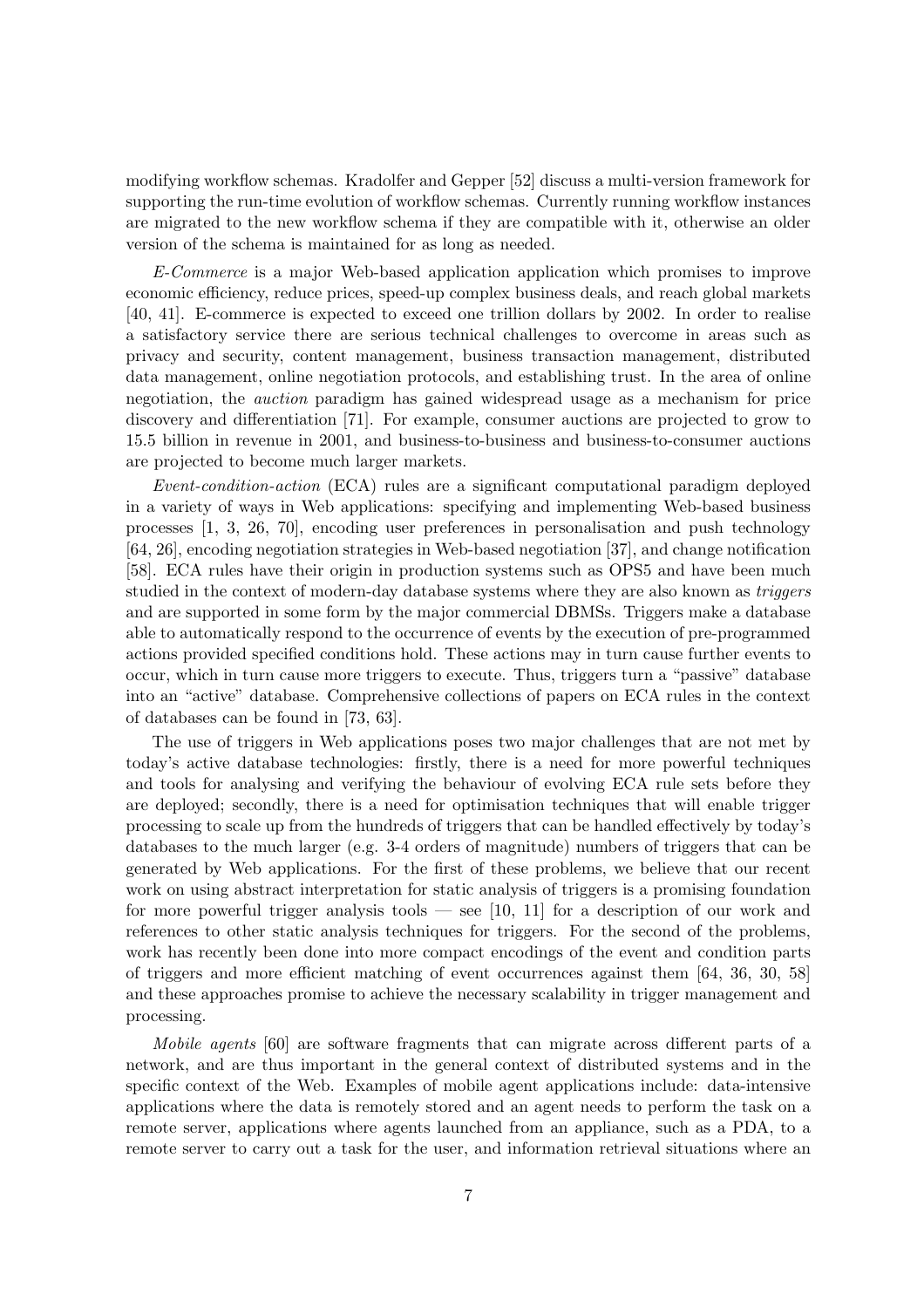agent is sent to collect some piece of information from remote sites. Huhns and Singh [48] contains a comprehensive collection of papers on agent technology.

With this kind of *mobile computation*, agents and devices can dynamically connect to the network, change location, or become unavailable, so no fixed topology or set of resources can be assumed for the network. Cardelli and Gordon have proposed the *Ambient Calculus* [24] as a general model of mobile computation. This is a process calculus where processes reside at the nodes of a dynamically evolving hierarchy of locations. The *Ambient Logic* [25] is a modal logic of space and time that has the Ambient Calculus as a model. This logic includes spatial connectives as well as the standard and temporal connectives and can be used to formally specify and verify properties holding at particular locations of the hierarchy, and the dynamic evolution of the hierarchy. Since it reasons about labelled trees, it turns out that the Ambient logic is also applicable to querying semistructured *data*, and thus has the potential to serve a unifying formalism for both semistructured data querying and semistructured computation on the Web [23].

### **4 Summary of the Web Dynamics Workshop**

There were three invited talks at the Web Dynamics workshop. The first was given by Soumen Chakrabarti from the Indian Institute of Technology, Bombay, on the topic of hyperlink analysis for the purpose of enhanced ranking of Web pages in response to a query. In the first part of his talk Chakrabarti introduced a learning system called a *focused crawler* [29], which is a specialised crawler with the objective of seeking out Web pages on a pre-defined set of topics (see also [33]). This is in contrast to general-purpose crawlers utilised by search engines to create their offline databases of Web pages. The focused crawler starts from a small seed-set of topic-related pages and during the crawl the classifier used by the system decides at each stage which outlinks to follow from each fetched pages according to their potential relevance to the query. In the second part of the talk, a fine-grained model for extracting *micro-hubs* was introduced, which is motivated by the fact that hubs computed by the HITS algorithm, mentioned above, are often *mixed* in the sense that only specific regions within these pages are actually relevant to the query. The algorithm for identifying micro-hubs within mixed-hubs is based on the minimum description length principle.

The second invited talk was given by Knut Magne Risvik, Director of Search Technology at Fast Search & Transfer, on the topic of search engine challenges in the face of the rapidly growing and dynamic Web. Fast's search engine (www.alltheweb.com) is one of the largest, covering on the order of half a billion Web pages. In order to maintain its relative coverage and retrieval quality, Fast must be able to deal with a wide variety of file formats including text and multimedia, the problem of scalability of its architecture, and the problem of efficient crawling and duplicate detection in order to maintain the quality of its offline database. Risvik noted that, weighted by site popularity, the average age of an interesting Web page is less than one week and thus search engine crawlers must be adaptive and must index dynamic Web sites more frequently. This implies that the age of a Web page is an important factor in measuring its relevance. In fact, it may be the case that dynamic Web sites render current crawling practices redundant and some searching will have to be carried out in real-time. Finally, to deal with the issue of scalability a search engine must decide what content is important and for this purpose usage statistics may be helpful.

The third invited talk was given by Luca Cardelli from Microsoft Research Labs, Cam-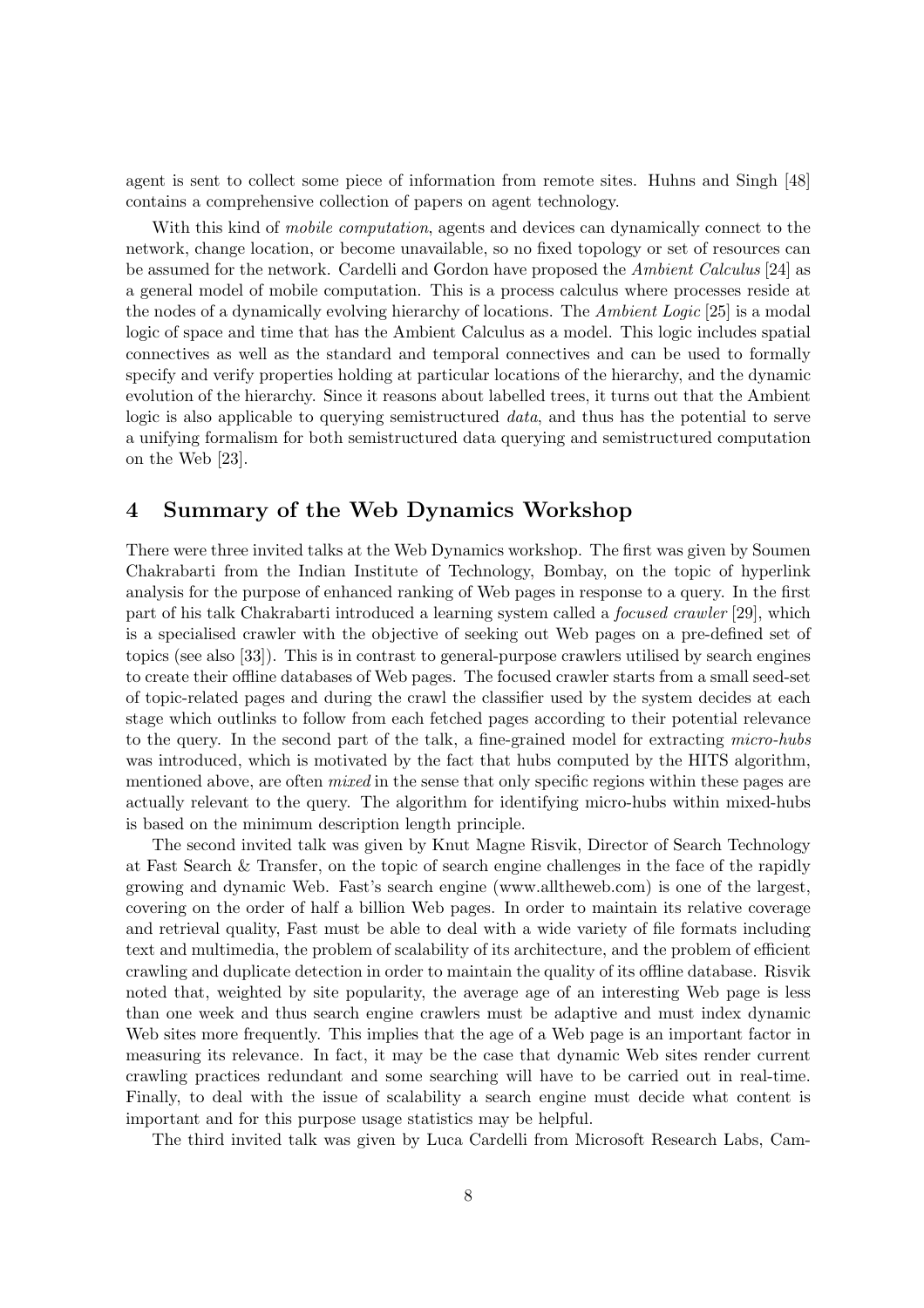bridge, on the topic of formal foundations for specifying and verifying the properties of mobile computation. In his talk Cardelli described a modal logic for the Ambient Calculus which is an extension of the Ambient Logic to express issues of privacy and security. Cardelli discussed how this logic can be applied to areas such as the specification of mobility protocols and mobility policies, and for model checking of security and privacy properties of mobile computations.

An invited talk that related to the theme of the workshop was given at the ICDT conference following the workshop (4-6 January 2001) by Andrei Broder, Vice President for Research and Chief Scientist at AltaVista (www.altavista.com). Broder talked about the explosive growth of unstructured search and the move to third-generation search engines. First-generation search engines were based on classical information retrieval models, such as the vector space model, and support HTML parsing and weighting. Second-generation search engines employ link analysis, such as the Google pagerank algorithm, and utilise anchor text in order to provide some navigational support. Third-generation search engines aim to reflect users' needs by detecting the context of a query. This context could be spatial, textual, the user profile, or previous user queries based on data mining analysis. Third-generation search engines also have to deal with dynamic Web-page content, an issue that was also raised by Risvik in his talk. Finally, Broder stated that Intranet users querying a local search engine are now expecting a similar interaction style as with global search engines, rather than the more traditional structured query language style.

Four papers and one demonstration were presented at the workshop. Géry and Chevallet from the MRIM Research Laboratory, University of Grenoble, described experiments they have carried out for extracting structure from HTML Web pages in order to develop an improved information retrieval model on which search engine technology may be based. Their work is aimed at the validation of two hypotheses. The first is that information units on the Web come in different granularities such as a section in a document, a whole document, or a cluster of documents within a Web site. The second hypothesis is that there are a variety of relationships between documents such as hierarchical, sequence and reference. From an experimental analysis they reach the conclusion that the first hypothesis is correct. Regarding the second hypothesis they conclude that most links within a Web site are internally linked to other pages within the Web site and that there is strong evidence that links follow hierarchical paths emanating from the home page.

Omelayenko from the Division of Mathematics and Computer Science, Vrije University Amsterdam, provided a survey of the state-of-the-art in ontology learning from the Web. He distinguishes between three types of ontologies: natural language ontologies, domain ontologies, and ontology instances. Natural language ontologies capture background knowledge and are used to expand user queries. Domain ontologies capture specific domain knowledge; they are usually constructed manually but machine learning techniques can aid their construction. Ontology instances are actual Web pages many of which will be written in XML. In order to realise Berners-Lee's vision of a *semantic Web* [14], machine learning techniques are being developed to automate ontology learning tasks, with the aim of producing human readable and understandable representation of knowledge. Omleayenko surveys various approaches to learning ontologies including clustering, association rule detection, decision tree learning and naive Bayes.

Ishikawa and Ohta from the Department of Electronics and Information Engineering, Tokyo Metropolitan University, discussed a new modelling language called XBML for specifying the dynamic aspects of business processes in e-commerce. This language integrates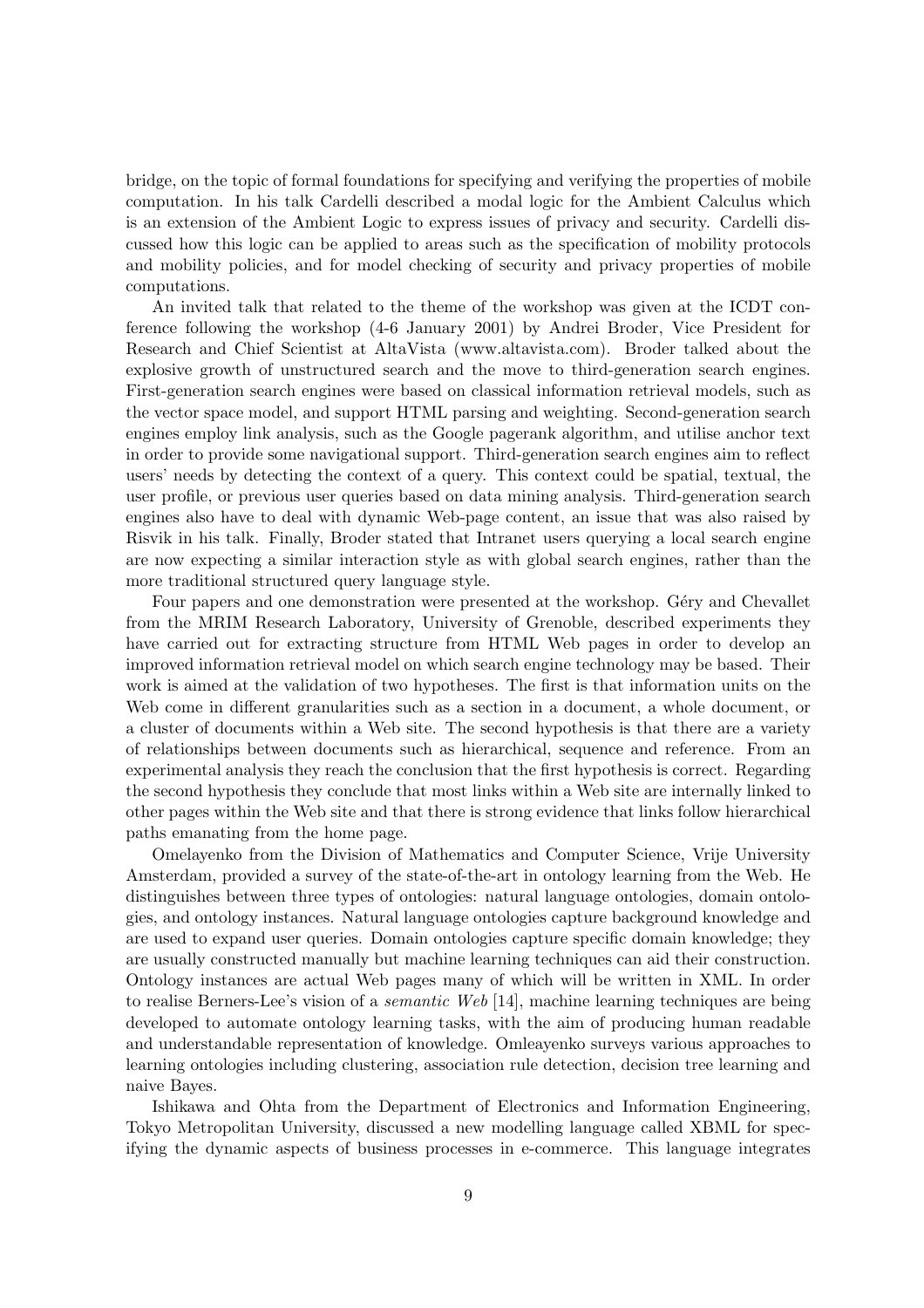active database functionality in the form of event-condition-action rules with a query language for XML-based databases. The event-condition-action rules are used to specify the flow of control in the business processes. The paper discusses how a variety of e-commerce business processes can be implemented using this language, including the auction model. The paper also describes the architecture and implementation of the XBML distributed system.

Cannataro, Cuzzocrea, and Pugliese from the Institute of Systems Analysis and Information Technology in Rende presented a probabilistic approach to adaptive hypertext. Hypertext is modelled as a weighted directed multigraph of elementary abstract concepts, each concept being represented by a weighted directed multigraph of presentation descriptions which map onto XML documents. User models, or *profiles*, describe users' characteristics and preferences. Information can be collected about users' behaviour to build a discrete distribution that measures the extent to which a user belongs to each possible profile. The authors also propose an architecture for a prototype implementation of their approach.

Bouras and Konidaris from the Computer Science Institute and the Computer Engineering and Informatics Department, University of Patras, discussed run-time management policies for data-intensive Web sites, with the aim of reducing Web latency i.e. the delay between the time a user makes a request and the time the page reaches the user's computer. They propose a hybrid model between on-the-fly creation of dynamic Web pages at the time they are requested and pre-computation and caching of all dynamic pages prior to them being requested. The tradeoff between consistency of the cache and query efficiency is described by a *compromise factor* which states the acceptable number of changes to a dynamic Web page before a new copy of the page is cached. The authors describe experiments they carried out with their hybrid approach with different compromise factors showing when performance can be improved.

Levene, Wheeldon and Bitmead from the Department of Computer Science at University College London (now at Birkbeck College, University of London) and NavigationZone Ltd., demonstrated a navigation tool for "surfing" within Web sites. This tool semi-automates user navigation by proposing to users a set of preferred trails that are relevant to their query. This is in contrast to a site search engine which merely outputs a list of pages which are relevant to the user query without addressing the problem of which trail the user should follow. The navigation tool addresses the *navigation problem* of users "getting lost in hyperspace", when they lose the context in which they are browsing and are unsure how to proceed in terms of satisfying their original goal. The alpha release of the system operates over the University College London (UCL) Web site. A screen shot of the output of the navigation tool for the query "computers" can be seen in in Figure 2, The results from the navigation engine help the user to find the context within the Web site of the information pertaining to "computers" by displaying the trails which are relevant to this query. For example, the first trail indicates that the Information Systems Division (ISD) at UCL provides computing services for students, while the second trail implies that ISD provides a help desk facility including Macintosh support. Search engine's results do not provide this contextual information. The best it can do for this type of query is provide a good starting point for the user to initiate a navigation session.

An additional paper by Maurer, Huberman and Adar from Xerox Palo Alto Research Centre was accepted for the workshop but the authors could not attend the workshop to deliver the paper. In this paper Maurer *et al.* provide an analysis of the optimal size of a *Web ring*, which is a Web structure where sites are linked together to form a ring. The analysis utilises their *law of "surfing"* [47] based on a random walk model where the user has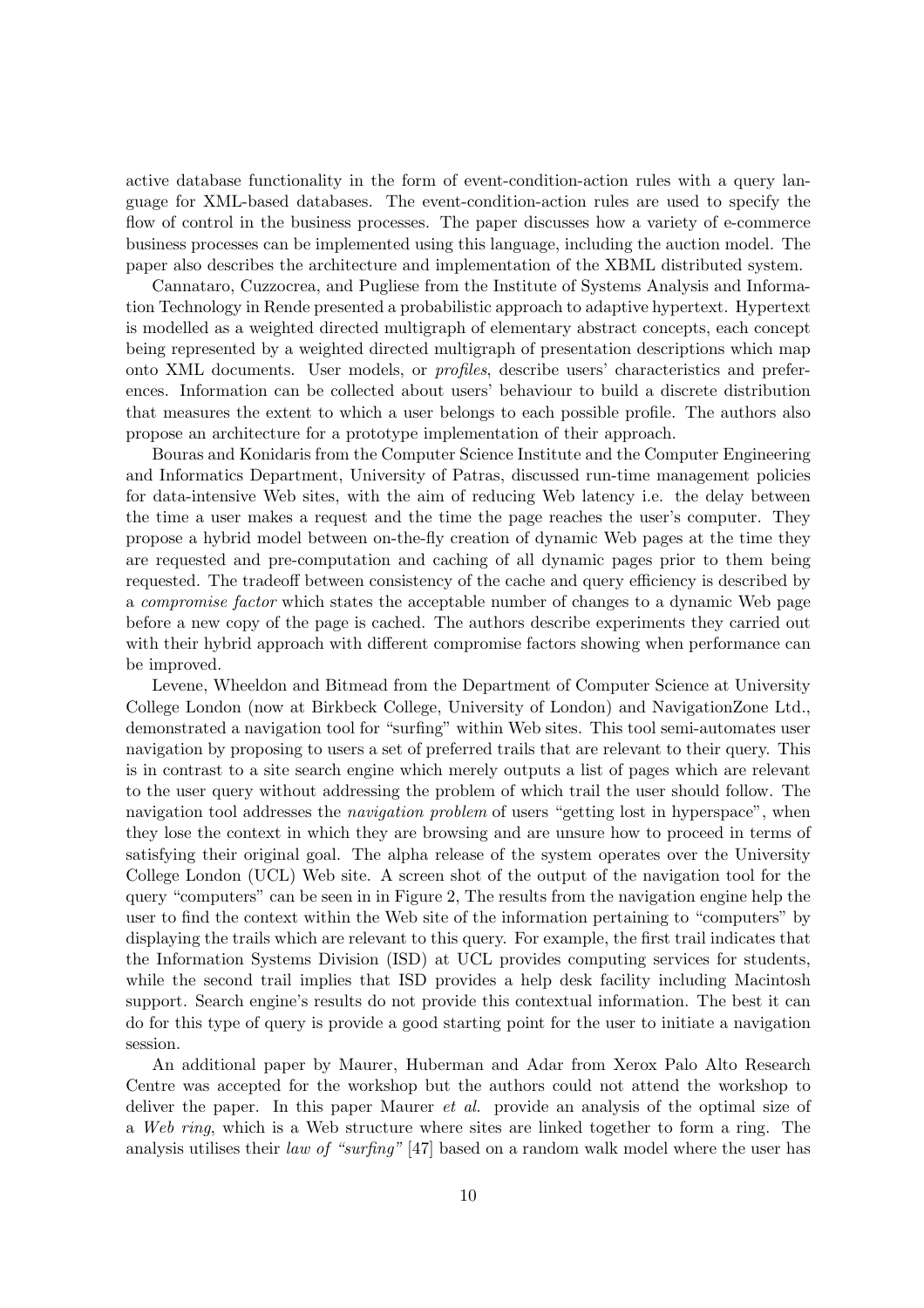

Figure 2: Navigation engine results for query "computers"

to decide whether it is beneficial to continue or stop "surfing". Under the assumptions of their model the authors show that it is beneficial to split a large ring into two equally sized smaller subrings if, when split into these subrings, the probability of choosing the correct subring is greater than one half. In conclusion they note that combing their analysis with machine learning algorithms may lead to automation of optimal organisation of Web sites.

# **5 Conclusions**

There is a growing body of work in the area of Web dynamics both theoretical and practical. We are beginning to understand how the Web is evolving and what properties it has as a massive graph. As we have shown, there are many relevant subareas dealing with different aspects of Web dynamics, which are contributing to advances in Web technologies. Still it is hard to predict what the Web will look like one year from now, since, apart from technological factors, it is also influenced by economic, social and political factors. There are many unresolved problems to do with the scale of information and computation management in such a heterogenous, distributed and dynamic environment. With the advances in Web technologies it is important not forget the user and the information overload the Web creates. Thus an important challenge relating to many of the areas of Web dynamics is that of understanding and acting upon user *context*. We need to further develop algorithmics that make use of knowledge about what users are doing now, what they did previously, how users can be associated with similar groups of users, and the kinds of Web content and Web-based activities that users are interacting with.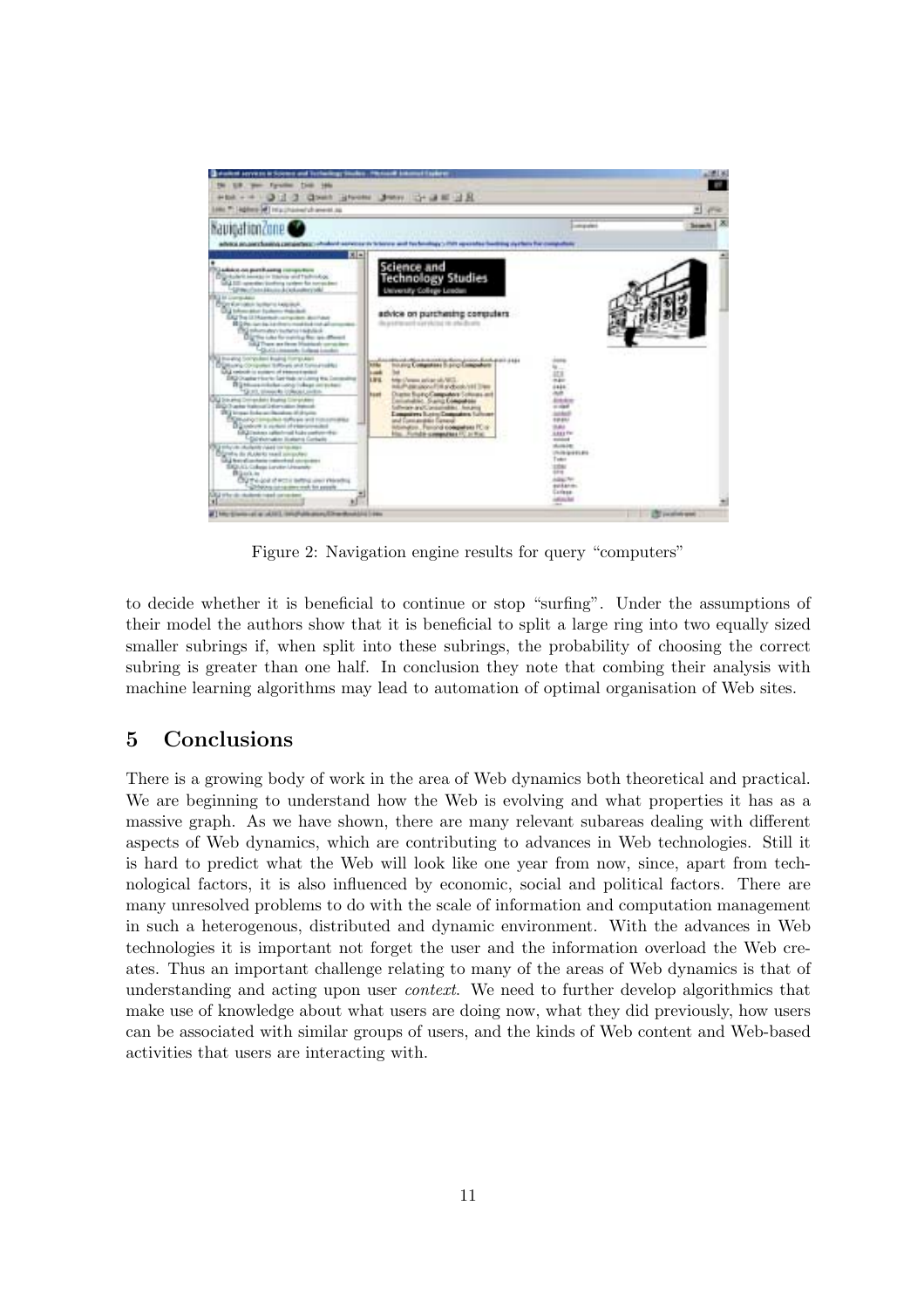# **References**

- [1] S. Abiteboul, B. Amann, S. Cluet, A. Eyal, L. Mignet, and T. Milo. Active views for electronic commerce. In *Proc. 25th Int. Conf. on Very Large Databases*, pages 138–149, 1999.
- [2] S. Abiteboul, P. Buneman, and D. Suciu. *Data on the Web: From Relations to Semistrucutred Data and XML*. Morgan-Kaufmann, San Francisco, Ca., 2000.
- [3] S. Abiteboul, V. Vianu, B.S. Fordham, and Y. Yesha. Relational transducers for electronic commerce. *JCSS*, 61(2):236–269, 2000.
- [4] L.A. Adamic. The small world web. In *Proceedings of European Conference on Research and Advanced Technology for Digital Libraries*, pages 443–452, Paris, 1999.
- [5] R. Albert, H. Jeong, and A.-L. Barb´asi. Diameter of the world-wide web. *Nature*, 401:130, 1999.
- [6] D.J. Aldous. Reorganizing large web sites. *American Mathematical Monthly*, 108:16–27, 2001.
- [7] R. Armstrong, D. Freitag, T. Joachims, and T. Mitchell. WebWatcher: A tour guide for the World Wide Web. In *Proceedings of AAAI Spring Symposium on Information Gathering from Heterogeneous Distributed Sources*, Stanford, Ca., 1995.
- [8] R. Baeza-Yates. Searching the web: Challenges and partial solutions. In *IEEE Workshop on String Processing and Information Retrieval*, Santa Cruz, Bolivia, 1998.
- [9] R. Baeza-Yates and B. Ribeiro-Neto. *Modern Information Retrieval*. ACM Press and Addison-Wesley, Reading, Ma., 1999.
- [10] J. Bailey and A. Poulovassilis. Abstract interpretation for termination analysis in functional active databases. *JIIS*, 12 (2/3):243–273, 1999.
- [11] J. Bailey and A. Poulovassilis. An abstract interpretation framework for termination analysis of active rules. In *Research Issues in Structured and Semistructured Database Programming (Proc. DBPL'99)*, LNCS 1949, pages 249–266. Springer-Verlag, 1999.
- [12] A.-L. Barbási, R. Albert, and H. Jeong. Mean-field theory for scale free random networks. *Physica A*, 272:173–189, 1999.
- [13] M.K. Bergman. The deep web: Surfacing hidden value. White paper, Bright Planet, July 2000.
- [14] T. Berners-Lee. *Weaving the Web*. Orion Books, London, 1999.
- [15] G.A. Bolcer and G. Kaiser. SWAP: Leveraging the web to manage workflow. *IEEE Internet Computing*, 3:85–88, 1999.
- [16] J. Borges and M. Levene. A fine grained heuristic to capture web navigation patterns. *SIGKDD Explorations*, 2:40–50, 2000.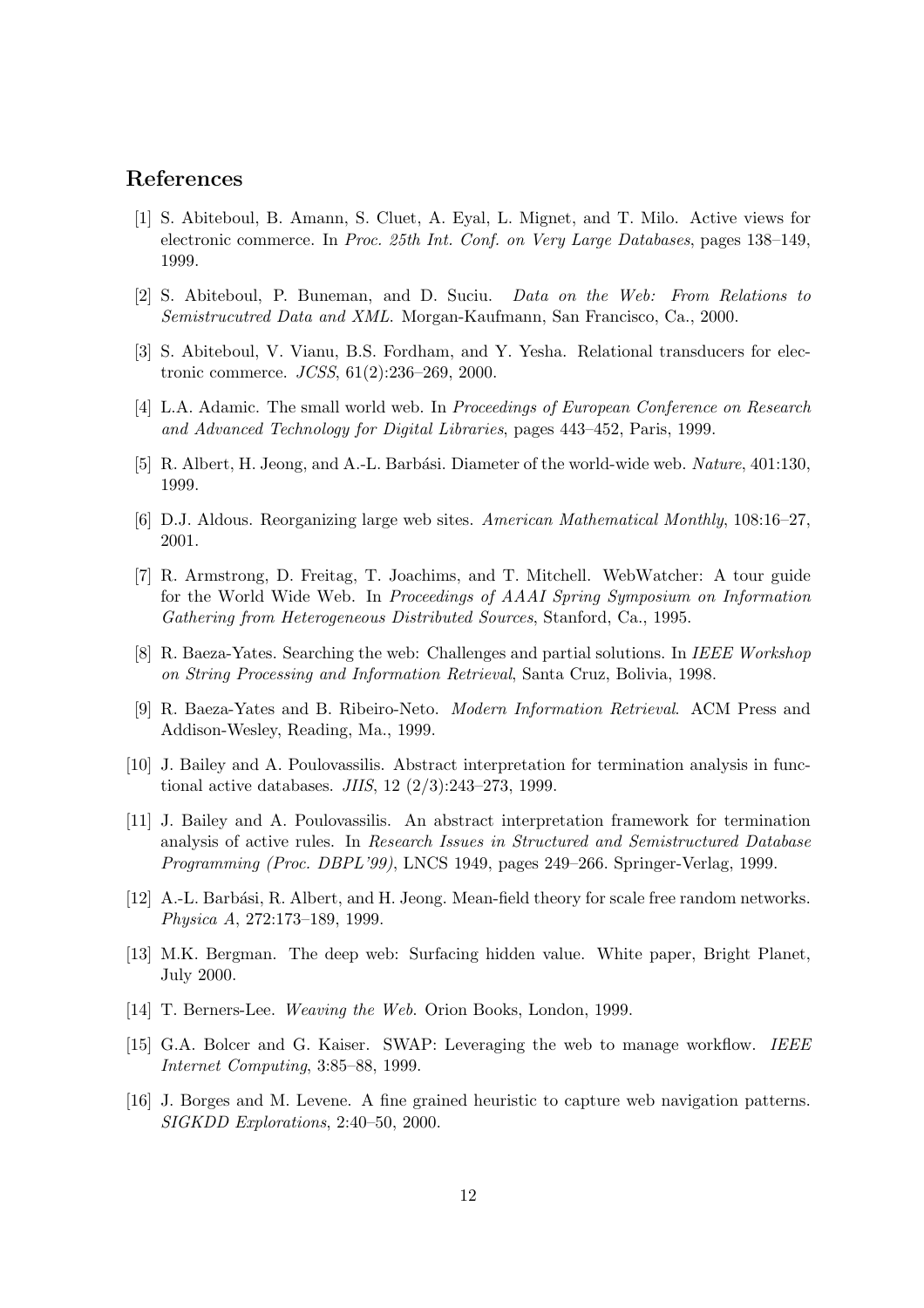- [17] S. Bornholdt and H. Ebel. World-Wide Web scaling exponent from Simon's 1955 model. *Condensed Matter Archive*, cond-mat/0008465, 2000.
- [18] J.S. Breese, D. Heckerman, and C. Kadie. Empirical analysis of predicitve algorithms for collaborative filtering. In *Proceedings of Conference on Uncertainty in Artificial Intelligence*, Madison, Wisc., 1998.
- [19] B.E. Brewington and G. Cybenko. Keeping up with the chaanging web. *IEEE Computer*, 33:52–58, 2000.
- [20] S. Brin and L. Page. The anatomy of a large-scale hypertextual web search engine. In *Proceedings of International World Wide Web Conference*, pages 107–117, Brisbane, 1998.
- [21] A. Broder, R. Kumar, F. Maghoul, P. Raghavan, A. Rajagopalan, R. Stata, A. Tomkins, and J. Wiener. Graph strucutre in the web. *Computer Networks and ISDN Systems*, 30:309–320, 2000.
- [22] P. Brusilovsky, A. Kobsa, and J. Vassileva, editors. *Adaptive Hypertext and Hypermedia*. Kluwer, Dordrecht, 1998.
- [23] L. Cardelli. Semistructured computation. In *Research Issues in Structured and Semistructured Database Programming (Proc. DBPL'99)*, LNCS 1949. Springer-Verlag, 1999.
- [24] L. Cardelli and A.D. Gordon. Mobile ambients. In *Proc. FoSSaCS'98*, LNCS 1378, pages 140–155. Springer-Verlag, 1998.
- [25] L. Cardelli and A.D. Gordon. Anytime, anywhere. modal logics for mobile ambients. In *Proc. 27th ACM Symp. on Principles of Programming Languages (POPL'00)*, pages 365–377, 2000.
- [26] S. Ceri, P. Fraternali, and S. Paraboschi. Data-driven one-to-one web site generation for data-intensive applications. In *Proc. 25th Int. Conf. on Very Large Databases*, pages 615–626, 1999.
- [27] S. Chakrabarti. Data mining for hypertext: A tutorial survey. *SIGKDD Explorations*, 1:1–11, 2000.
- [28] S. Chakrabarti, B. Dom, S.R. Kumar, P. Raghavan, S. Rajagopalan, A. Tomkins, D. Gibson, and J.M. Kleinberg. Mining the web's link structure. *IEEE Computer*, 32:60–67, 1999.
- [29] S. Chakrabarti, M. Van den Berg, and B. Dom. Focused crawling: A new approach to topic-specific web resource discovery. In *Proceedings of International World Wide Web Conference*, pages 1623–1640, Montreal, 1999.
- [30] J. Chen, D. DeWitt, F. Tian, and Y. Wang. Niagaracq: a scalable continuous query system for internet databases. In *Proc. 2000 ACM SIGMOD Int. Conf.on Management of Data*, pages 379–390, 2000.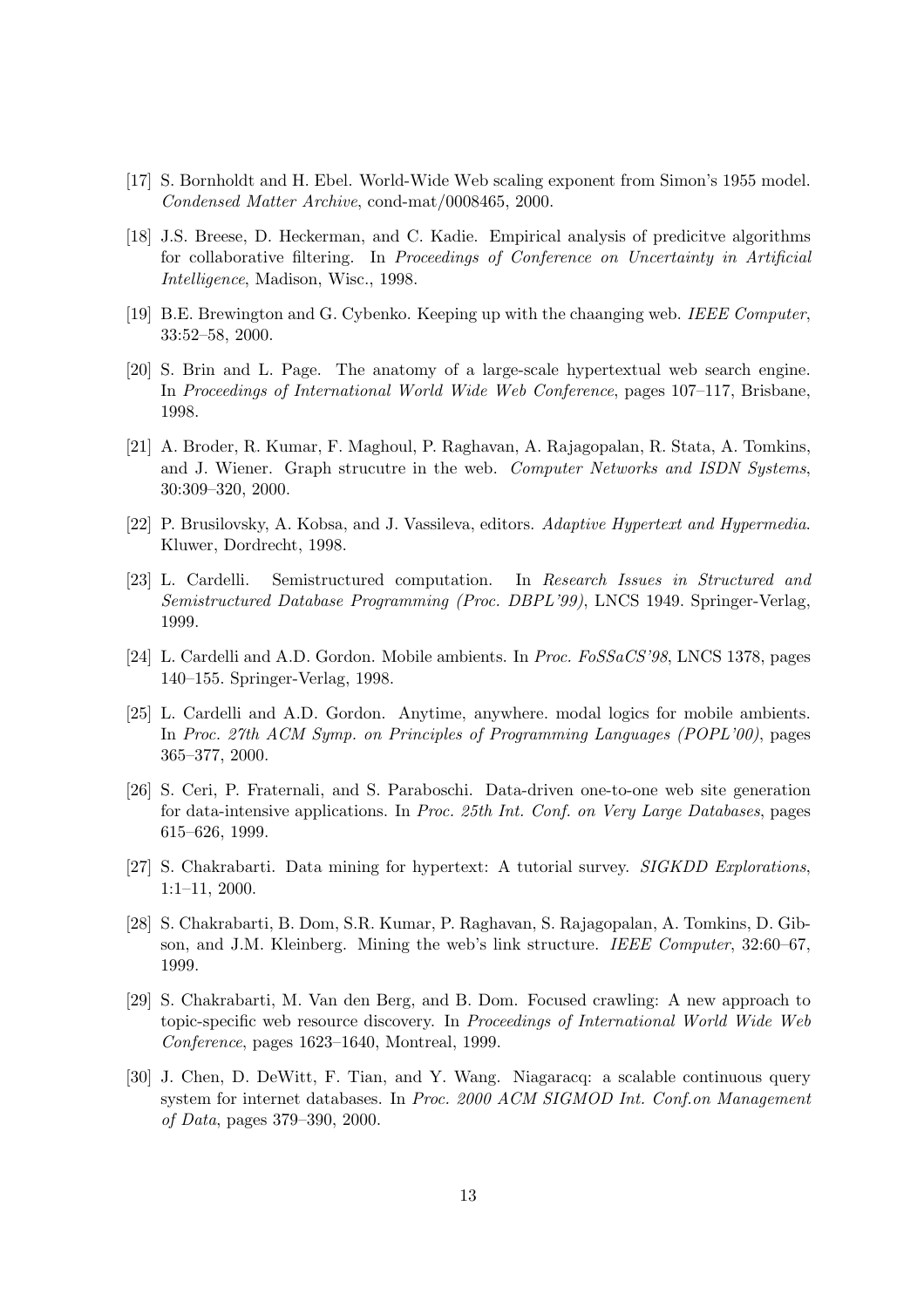- [31] J. Cho and H. Garcia-Molina. The evolution of the web and implications for an incremental crawler. In *Proceedings of International Conference on Very Large Data Bases*, pages 200–209, Cairo, Egypt, 2000.
- [32] W.W. Cohen and W. Fan. Web-collaborative filtering: Recommending music by crawling the web. In *Proceedings of International World Wide Web Conference*, Amsterdam, 2000.
- [33] M. Diligenti, F. Coetzee, S. Lawrence, C.L. Giles, and M. Gori. Focused crawling using context graphs. In *Proceedings of International Conference on Very Large Data Bases*, pages 527–534, Cairo, Egypt, 2000.
- [34] S.N. Dorogovtsev, J.F.F. Mendes, and A.N. Samukhin. WWW and internet models from 1955 till our day and the "popularity is attractive" principle. *Condensed Matter Archive*, cond-mat/0009090, 2000.
- [35] K. Efe, V.V. Raghavan, C.H. Chu, A.L. Broadwater, L. Bolelli, and S. Ertekin. The shape of the web and its implications for searching the web. In *Proceedings of International Conference on Advances in Infrastructure for Electronic Business, Science, and Education on the Internet*, Rome, 2000.
- [36] E. Hanson et al. Scalable trigger processing. In *Proc 15th Int. Conf. on Data Engineering (ICDE'99)*, pages 266–275, 1999.
- [37] J. Hammer et al. The ideal approach to internet-based negotiation for e-business. In *Proc 16th Int. Conf. on Data Engineering (ICDE'2000)*, pages 666–667, 2000.
- [38] J.A. Miller et al. Webwork: Meteor<sub>2</sub>'s web-based workflow management system. *JIIS*, 10(2):185–215, 1998.
- [39] R. Hull et al. Declarative workflows that support easy modification and dynamic browsing. In *Proc ACM Int. Joint Conf. on Work Activities Coordination and Collaboration (WACC'99)*, pages 69–78, 1999.
- [40] S. Feldman. The changing face of e-commerce: Extending the boudaries of the possible. *IEEE Internet Computing*, 4:82–83, 2000.
- [41] S. Feldman. Electronic marketplaces. *IEEE Internet Computing*, 4:93–95, 2000.
- [42] M. Fernáindez, D. Florescu, A. Levy, and D. Sucui. Declarative specification of web sites with STRUDEL. *The VLDB Journal*, 9:38–55, 2000.
- [43] P. Fraternali. Tools and approaches for developing data-intensive web applications a survey. *ACM Computing Surveys*, 31(3):227–263, 2000.
- [44] V.N. Gudivada, V.V. Raghavan, W.I. Grosky, and R. Kasanagottu. Information retrieval on the world wide web. *IEEE Internet Computing*, 1:58–68, 1997.
- [45] M.R. Henzinger. Hyperlink analysis for the web. *IEEE Internet Computing*, 1:45–50, 2001.
- [46] A. Heydon and M. Najork. Mercator: A scalable, extensible web crawler. *World Wide Web*, 2:219–229, 1999.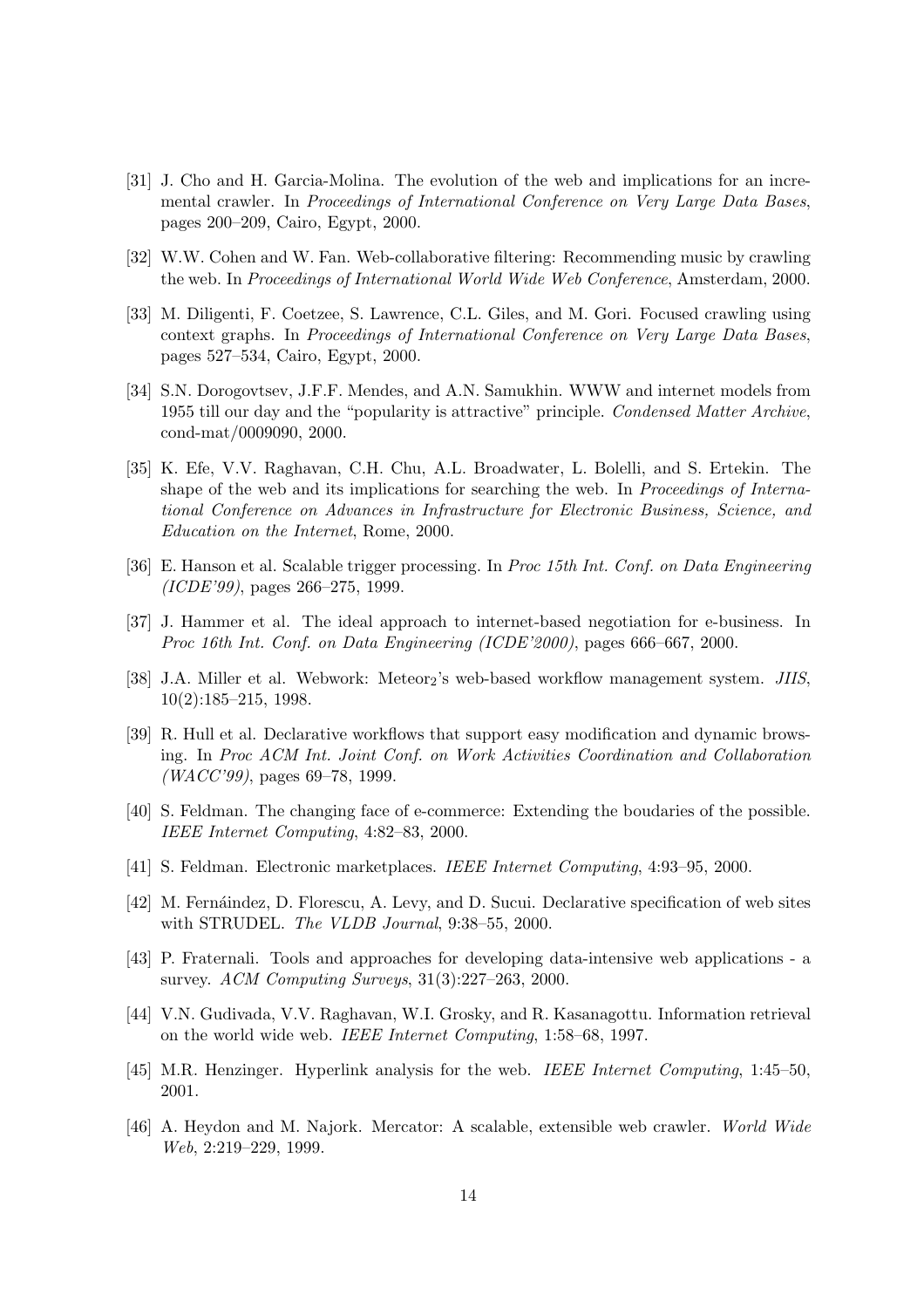- [47] B.A. Huberman, P.L.T. Pirolli, J.E. Pitkow, and R.M. Lukose. Strong regularities in world wide web surfing. *Science*, 280:95–97, 1998.
- [48] M.N. Huhns and M.P. Singh, editors. *Readings in Agents*. Morgan-Kaufmann, San Francisco, Ca., 1998.
- [49] J. Kleinberg. Navigation in a small world. *Nature*, 406:845, 2000.
- [50] J.M. Kleinberg. Authoritative sources in a hyperlinked environment. *Journal of the ACM*, 46:604–632, 1999.
- [51] R. Kosala and H. Blockeel. Web mining research: A survey. *SIGKDD Explorations*, 2:1–15, 2000.
- [52] M. Kradolfer and A. Geppert. Dynamic workflow schema evolution based on workflow type versioning and workflow migration. In *Proc 6th Int. Conf. on Cooperative Information Systems (CoopIS'1999)*, pages 104–114, 1999.
- [53] R. Kumar, P. Raghavan, S. Rajagopalan, D. Sivakumar, A. Tomkins, and E. Upfal. The web as a graph. In *Proceedings of ACM Symposium on Principles of Database Systems*, pages 1–10, Dallas, Tx., 2000.
- [54] R. Kumar, P. Raghavan, S. Rajagopalan, and A. Tomkins. Trawling the web for emerging cyber-communities. In *Proceedings of International World Wide Web Conference*, pages 1481–1493, Montreal, 1999.
- [55] S. Lawrence and C.L. Giles. Accessibility of information on the web. *Nature*, 400:107–109, 1999.
- [56] M. Levene, J. Borges, and G. Loizou. Zipf's law for web surfers. *Knowledge and Information Systems*, 3:120–129, 2001.
- [57] M. Levene and G. Loizou. Web interaction and the navigation problem in hypertext. In A. Kent, J.G. Williams, and C.M. Hall, editors, *Encyclopedia of Microcomputers*. Marcel Dekker, New York, NY, 2001. To appear.
- [58] L. Liu, C. Pu, and W. Tang. Supporting internet applications beyond browsing: Trigger processing and change notification. In *Proc 5th Int. Computer Science Conf (ICSC'99), Hong Kong*, pages 294–304, 1999.
- [59] F. Menczer and R.K. Belew. Adaptive information agents: Internalizing local context and scaling up to the web. *Machine Learning*, 39:203–242, 2000.
- [60] D. Milojicic. Trend wars Mobile agent applications. *IEEE Concurreny*, 7:80–90, 1999.
- [61] B.H. Murray and A. Moore. Sizing the internet. White paper, Cyveillance, July 2000.
- [62] J. Nielsen. *Designing Web Usability: The Practice of Simplicity*. New Riders Publishing, Indianapolis, Indiana, 2000.
- [63] N. Paton. *Active Rules in Database Systems*. Springer-Verlag, 1999.